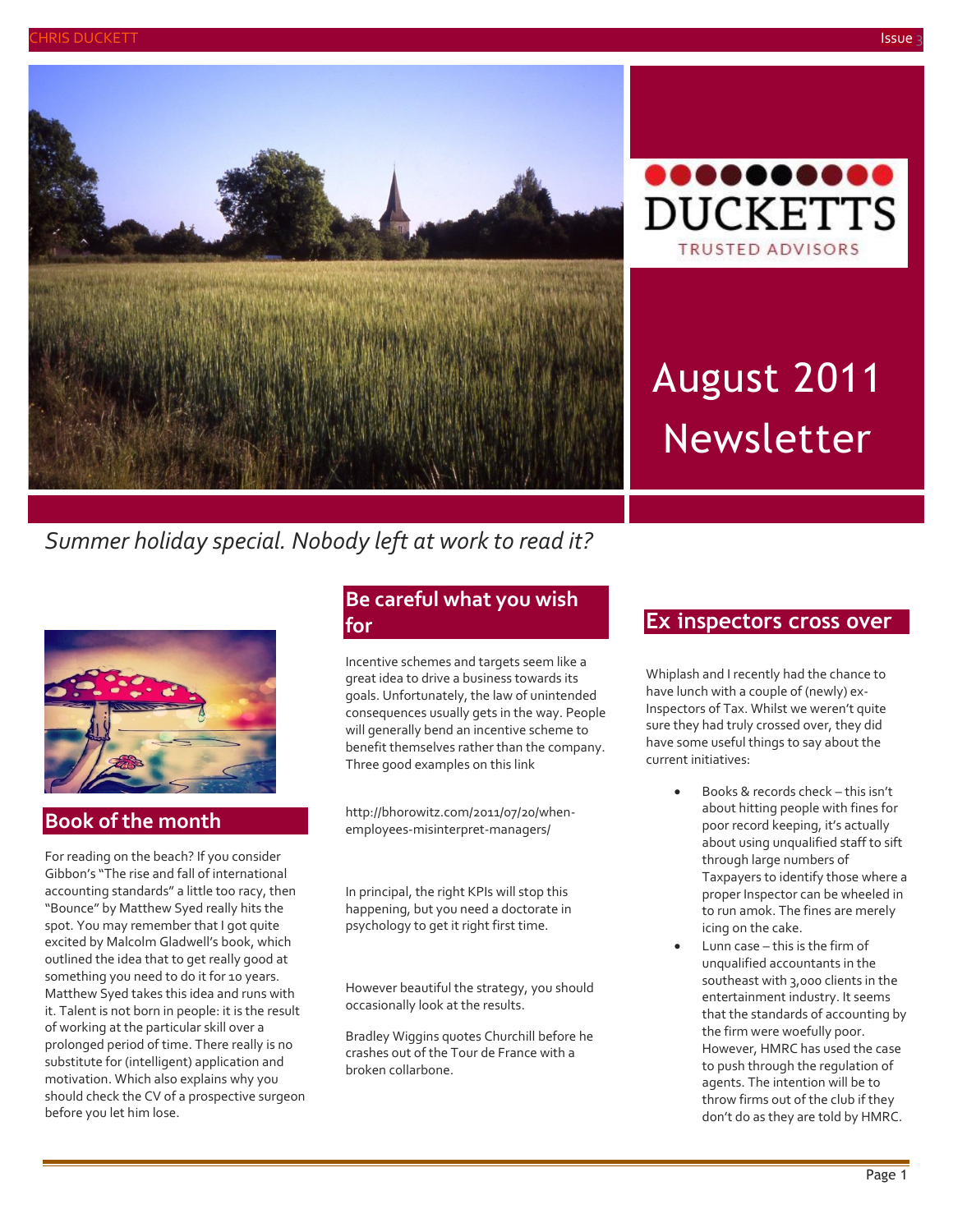"Toolkits" are part of the same thinking.

 Single compliance process – after complaints that businesses are regularly hit by one tax investigation after another (e.g. PAYE=>VAT=>CT), HMRC have decided to "help" by rolling the 3 separate investigation into one. So now you can have a 3-year investigation instead of 3 x oneyear investigations.

### **Online reviews flawed**

Trip Advisor generally has hotel owners over a barrel – poor reviews lead to a drop in trade. However, online reviews are written by a relatively small segment of a business's customers – often young, price sensitive IT geeks who don't understand value and are not therefore the customer type you really want to encourage. A good article in June's Harvard Business Review – ask Bob for more details if required.



#### **Business growth**

The rule of thumb is that business growth in excess of 15% pa is unsustainable. Sales outstrip the businesses systems resulting in quality control problems. A bit of time to consolidate allows the systems to catch up.

I was recently talking to The Sage of Bishopswood about this very problem and he came up with a very tidy model to help understand the point:

and have a proper look (I'm particularly impressed with the lower ground floor suite) and the website has some excellent photos. [www.castlehousehotel.co.uk](http://www.castlehousehotel.co.uk/)

## **Orchard Trust busy building**

I'm a trustee of the Orchard Trust and can therefore promote their activities with a clear conscience. The Trust looks after people with profound & multiple learning disabilities and is based in the Forest. When I came to Ross in 1995, it had just finished building a state of the art facility called Offa's Dyke. In the intervening 16 years, care standards have changed dramatically and the building has proved rather hard to live with. The net result is that we've now knocked (some of) it down and started to erect a user-friendly equivalent. Needless to say, this is costing a small fortune. If you feel inclined to donate, then please do so. [Free copy of the accounts if you want them.[\] www.theorchardtrust.org](http://www.theorchardtrust.org/)

### **Nanobots and memory**

A recent article in the Sunday papers on prosthetic limbs ended with the throwaway remark that by 2030 it should be possible to use nanobots to ensure that we can remember everything. The human brain is capable of storing huge amounts of data. The problem is finding the relevant bit (and this only gets worse with age). [The same problem exists in our paperless filing system, but that may be more to do with operator error than design flaws.] Anyway, the knock on effect of perfect memory is that we could give up writing file notes. Unfortunately, you would also lose the strategic ability to selectively forget things – like wedding anniversaries? Good job I'll be retired by 2030 (but hopefully not divorced).

Entrepreneur – m/c – excellence

## **Castle House gets extra room**

I am pleased to be able to advise that the Castle House's new annex (No. 25 Castle St) is now up and running. I did finally get to go

#### **Auto replies**

Don't forget to set your auto reply before you leave the office:

> I am currently out of the office at a job interview and will reply to you if I fail to get the position. Please be prepared for my mood.

- You are receiving this automatic notification because I am out of the office. If I was in, chances are you wouldn't have received anything at all.
- I will be unable to delete all the emails you send me until I return from vacation. Please be patient, and your mail will be deleted in the order it was received.



## **Four ways to respond**

There are four styles of responding when somebody tells you something: active constructive (authentic, enthusiastic support), passive constructive (laconic support), passive destructive (ignoring the event), and active destructive (pointing out negative aspects of the event). Here's an (army) example: Private Johnson tells Private Gonzales, "Hey, I just got a promotion."

\*Active Constructive\*

"That's great. What are your new duties? When do you start? What did the captain say about why you deserved it?"

- \*Passive Constructive\*
- "That's nice"
- \*Passive Destructive\*

"I got a funny e-mail from my son. Listen to this..."

\*Active Destructive\*

"You know there's no extra pay, and it will eat up a lot of your R&R time".

I would suggest that accountants struggle with active constructive whilst lawyers delight in active destructive?

#### **Disclaimer**

All watched over by taxmen of loving grace.